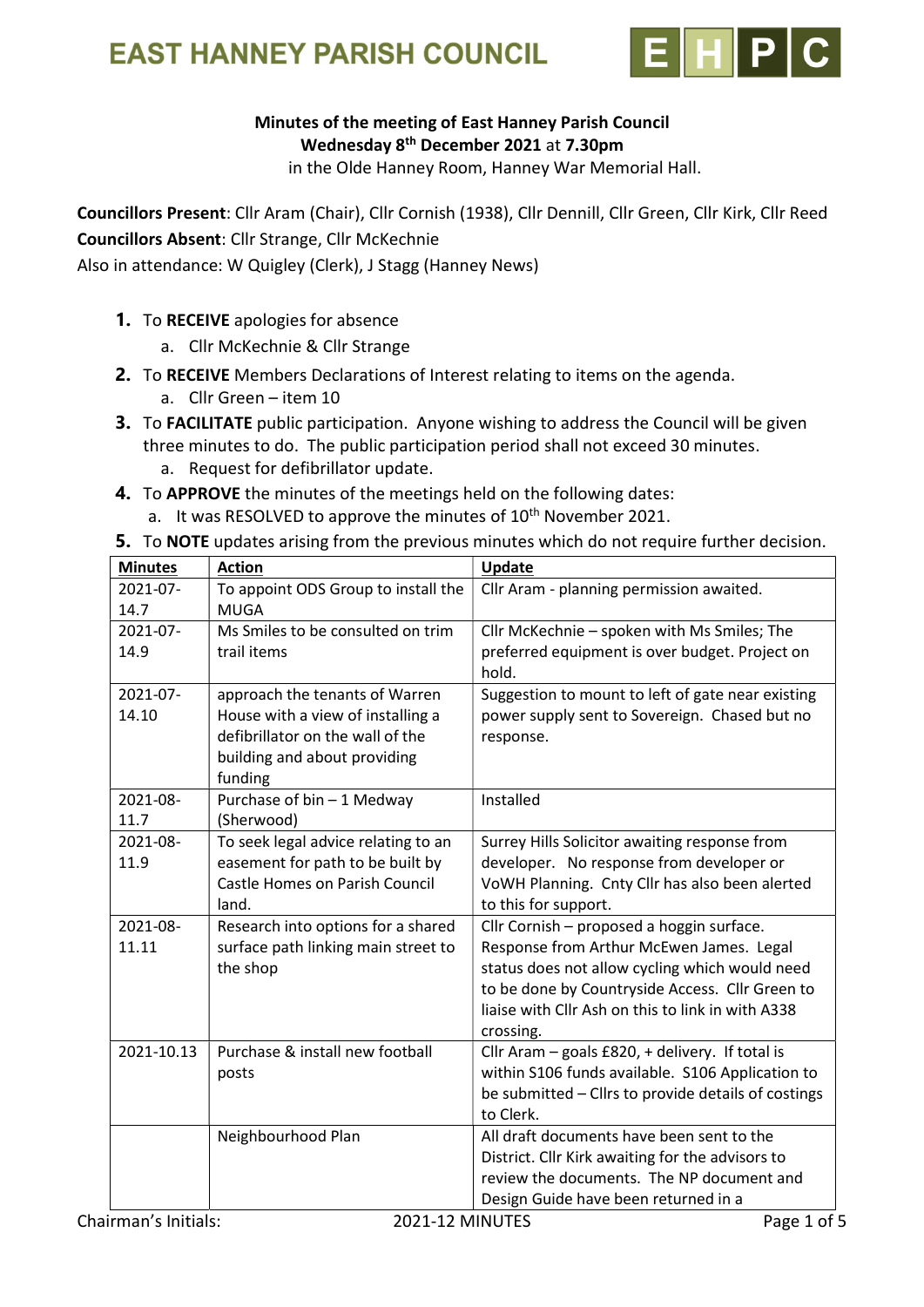

| professional format. Once these have been           |
|-----------------------------------------------------|
| signed off by Community First Oxford it will be     |
| ready for Consultation. All landowners need to      |
| be contacted to inform them that their land has     |
| been put forward as an Open Green Space. All        |
| Clubs and Associations need to be contacted. All    |
| Statutory Consultees need to be advised of the      |
| Plan. The Documents will be put on the website      |
| together with a form for comments. Hard copy        |
| for the District Council and the Shop to be         |
| printed. Cllr Reed offered to write the letters and |
| Cllr Denhill offered to collate the responses.      |

- 6. To AGREE the planning conditions for the MUGA/Car Park planning application.
	- a. Cllr Aram has requested guidance from ODS in relation to the planning conditions.
	- b. Respond to the Planning Authority the biodiversity will be unchanged by the project so request that this be removed (although the Council is happy to install nesting boxes); there is no lighting included in the project so this element is not applicable; the parking spaces will be surfaced prior to use; the surface is permeable so this condition will be met; the trees/shrubs being removed need to be replaced and Planning be advised of what is being proposed; the condition not to change the surface level has been specified in the drawings; a technical drawing of the cycle rack is to be submitted.
	- c. It was RESOLVED to accept the discharge conditions for the MUGA/Car Park application subject to the above comments in point (b) above.
	- d. An updated quote needs to be obtained due to time delay.
- 7. To REVIEW Councillor's area of responsibility.

| Councillor             | <b>Area of Responsibility</b>                                             |
|------------------------|---------------------------------------------------------------------------|
| <b>Stephen</b>         | Liaison with District and County Councils.                                |
| McKechnie -            | Parish Council representative on the Hanney War Memorial Hall Operations  |
| Chairman               | Committee (as Chairman)                                                   |
| Paul Aram - Vice       | Playing field and sports club development and associated projects         |
| <b>Chairman</b>        |                                                                           |
| David Kirk - Vice      | Scrutiny and response to the Vale of White Horse DC Local Plan 2031       |
| Chairman               | Leadership of the East Hanney Neighbourhood Plan                          |
| <b>Oliver Cornish</b>  | Public Open Spaces - including Parish Council assets.                     |
|                        | Annual litter pick; Allotments                                            |
| <b>Garth Dennhill</b>  | Parish Council representative on the Hanney War Memorial Hall Operations  |
|                        | Committee                                                                 |
|                        | Footpaths                                                                 |
| <b>Dickon Green</b>    | Community Safety, Resilience & Highways.                                  |
|                        | (Neighbourhood Action Group and Speedwatch, Parish Council representative |
|                        | on the Emergency Planning Committee, Fix My Street Womble)                |
| <b>Rosie Reed</b>      | Internal accounts checker                                                 |
|                        | Local group liaison                                                       |
| <b>Richard Strange</b> | Playgrounds within the Parish                                             |

8. To CONSIDER the Community Governance Review.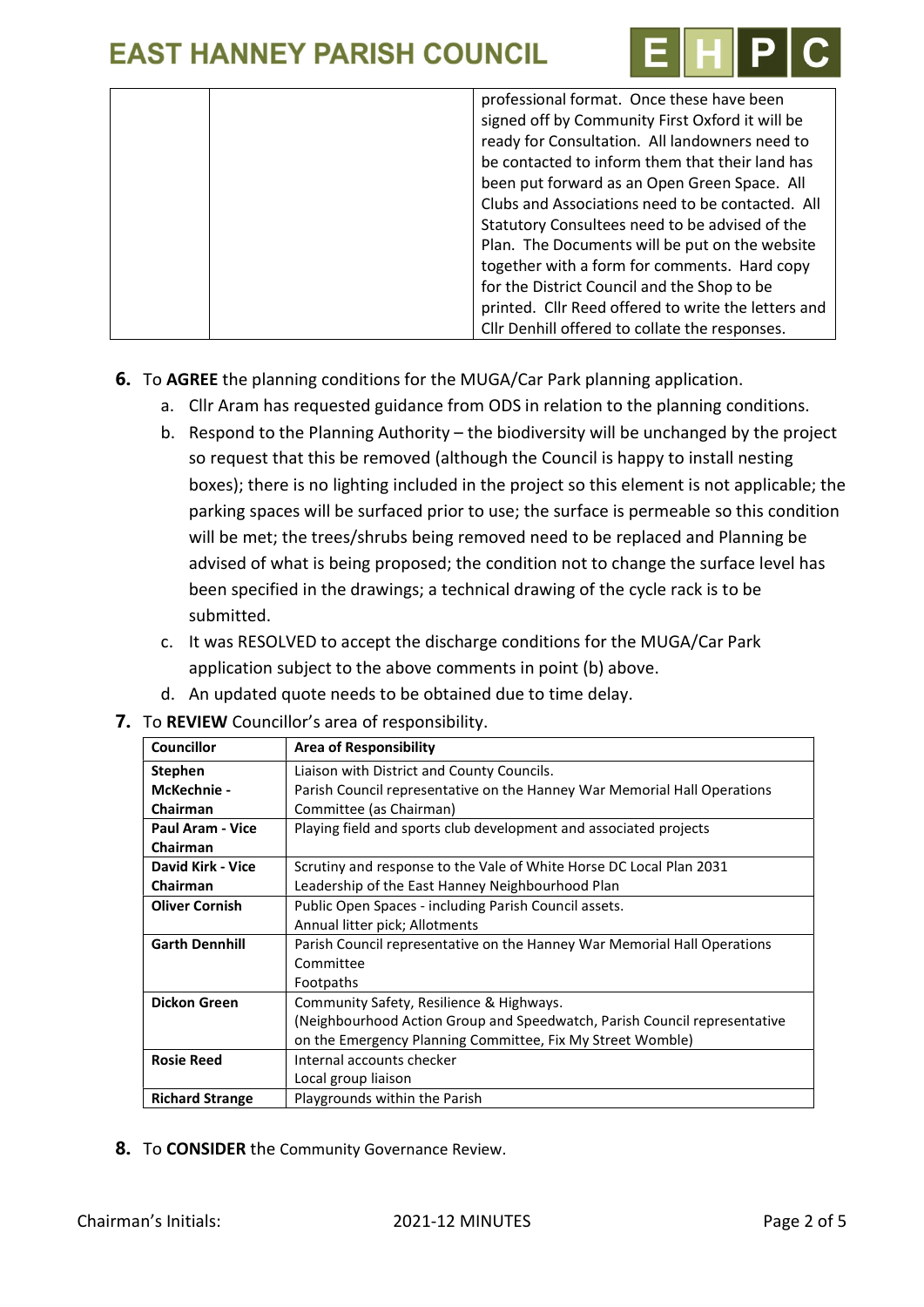# **EAST HANNEY PARISH COUNCIL**



- a. It was AGREED to respond as follows: the village continues to grow and the Parish Council would like to request that the number of Councillors be increased by one to reflect the increase in the number of houses and electorate.
- 9. To AGREE the installation of the gate to Kings Leases.
	- a. It was RESOLVED to approve the installation of the gate.

## 10.Finance & Governance

a. To consider and APPROVE invoices for payment and to review payments made since the last meeting as itemised on the Payment & Receipts Schedule

| Ref no           | <b>Details</b>                                      | <b>Payment Total</b> |        |
|------------------|-----------------------------------------------------|----------------------|--------|
| P95              | HMRC-PAYE/NI                                        | £                    | 852.04 |
| P96              | Padockcare-install gate                             | £                    | 385.00 |
| P97              | Pet Waste Solutions-Dog Wastex3 + General Waste x3  | £                    | 246.30 |
| P98              | W Quigley-Salaries                                  | £                    | 916.28 |
| P99              | <b>Nest-Staff Pension</b>                           | £                    | 48.82  |
| P <sub>100</sub> | <b>I&amp;CL Green- Land Maintenance</b>             | £                    | 412.00 |
| P <sub>101</sub> | ID MOBILE LIMITED-Parish Mobile Phone               | £                    | 15.19  |
| P <sub>102</sub> | Wantage Builders Merchants - Alltoments Water Point | £                    | 96.96  |
| P <sub>103</sub> | <b>RBL Wreath Donation S137</b>                     | £                    | 30.00  |
| P <sub>104</sub> | Surrey Hills - Easement                             | £                    | 330.00 |
| P <sub>105</sub> | Surrey Hills - Alterations                          | £                    | 360.00 |
| P <sub>106</sub> | Kingdom Signs                                       | £                    | 63.18  |

NOTE to recharge invoices.

- b. To NOTE any receipts on the Payment & Receipts Schedule None
- c. to CONSIDER any grant applications received None
- d. To AGREE to the OALC Clerk Training for the Experienced Clerk in January. It was RESOLVED to approve the attendance of the Clerk on this training.

### 11. Planning Applications

a. To CONSIDER all recent applications received from Vale of White Horse District Council on the attached schedule and any other planning applications received between the circulation of this agenda and the meeting.

| Ref               | Location                                                              | <b>Details</b>                                                                                                                                                                                                                                            | <b>Response</b>                                                                            |
|-------------------|-----------------------------------------------------------------------|-----------------------------------------------------------------------------------------------------------------------------------------------------------------------------------------------------------------------------------------------------------|--------------------------------------------------------------------------------------------|
|                   |                                                                       |                                                                                                                                                                                                                                                           | <b>Date</b>                                                                                |
| P21/V2975<br>/MPO | Land adj Yew Tree<br><b>Barn The Paddocks</b><br>East Hanney          | Modification of S106A Planning Obligation dated<br>28 April 2017 - To modify the housing mix of<br>shown on the Second Schedule to remove the 2<br>bedroom house Shared Ownership Unit and<br>make it a 3 bedroom house Shared Ownership<br>Unit instead. | 06/12/2021<br><b>No</b><br>objections                                                      |
| P21/V3121<br>/HH  | 6 Lay Cottages Main<br><b>Street East Hanney</b><br>Wantage OX12 OJE  | Proposed replacement annexe                                                                                                                                                                                                                               | 08/12/2021<br>N <sub>o</sub><br>objections                                                 |
| P21/V3219<br>/HH  | <b>Tulip Spring Gardens</b><br>Ashfields Lane East<br>Hanney OX12 ONH | Proposed extension to garage                                                                                                                                                                                                                              | 08/12/2021<br><b>No</b><br>objections,<br>to be<br>maintained<br>as a parking<br>facility. |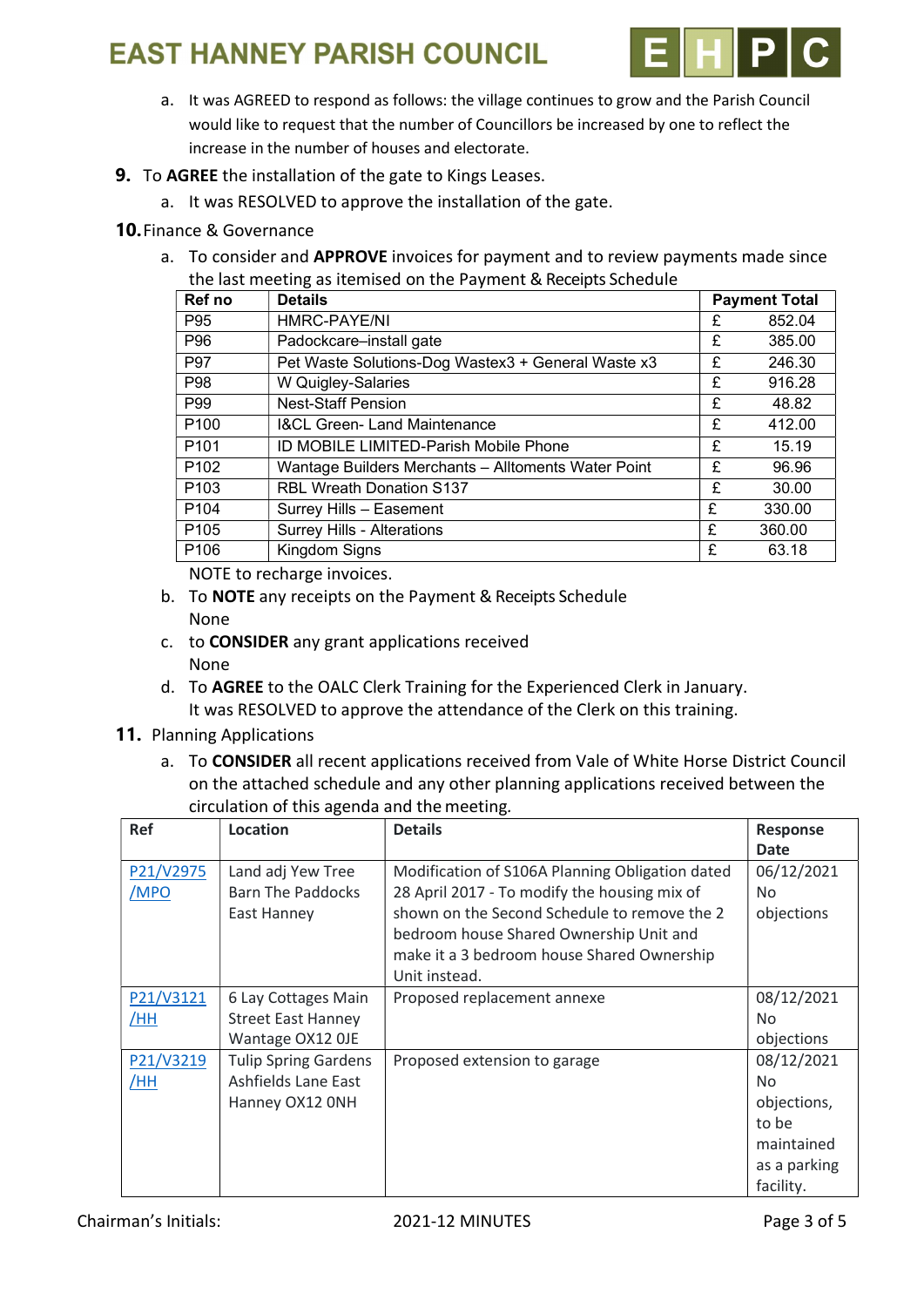# **EAST HANNEY PARISH COUNCIL**



#### Reference Location/Description density and the Decision P21/V1375 /DIS Hanney Nurseries Steventon Road East Hanney OX12 0HS Discharge of conditions 4 (Surface water drainage scheme), 5 (Strategy and programme for ground water monitoring), 6 (Wheel washing facilities), 9 (Site access details & vision splays) & 10 (Road and footway construction to each dwelling) in application P20/V3119/FUL. Addition of 2no. homes in lieu of Pumping Station at Hanney Nurseries, Steventon Road, OX12 0HS (P19/V0910/FUL). DIS Partially Agreed P21/V0777 /DIS Hanney Nurseries Steventon Road East Hanney OX12 0HS Discharge of conditions 5 (Sustainable Drainage Scheme) & 6 (Strategy for ground water monitoring) in application P19/V0910/FUL. Residential development of 46 market and affordable dwellings with associated landscaping and infrastructure (2021-04-16 - additional information) DIS Details Rejected P21/V0776 /DIS Hanney Nurseries Steventon Road East Hanney OX12 0HS Discharge of condition 13 (Site access details required) & 15 (Access road construction) on planning application P19/V0910/FUL. (Residential development of 46 market and affordable dwellings with associated landscaping and infrastructure.) 13 - Prior to the first occupation of any dwelling the site access to Steventon Road shall be constructed in accordance with the details that shall first be submitted to and approved in writing by the local planning authority. 15 - No dwelling shall be occupied until that part of the roads and footways which is to serve that dwelling has been provided apart from the wearing course. The wearing course shall be provided in accordance with details that shall first be submitted to and approved in writing by the local planning authority and completed prior to the occupation of the penultimate dwelling DIS Partially Agreed P21/V1697 /DIS Hanney Nurseries Steventon Road East Hanney OX12 0HS Discharge of conditions 11 (Play Equipment) & 17 (Swift Bricks) on application P19/V0910/FUL. Residential development of 46 market and affordable dwellings with associated landscaping and infrastructure. DIS Details Agreed P21/V2241 /HH Brightwater The Mulberries East Hanney Wantage OX12 0JS External alterations and single-storey side and rear extensions to existing detached Planning Permission

#### b. To NOTE Decisions of the Local Planning Authority